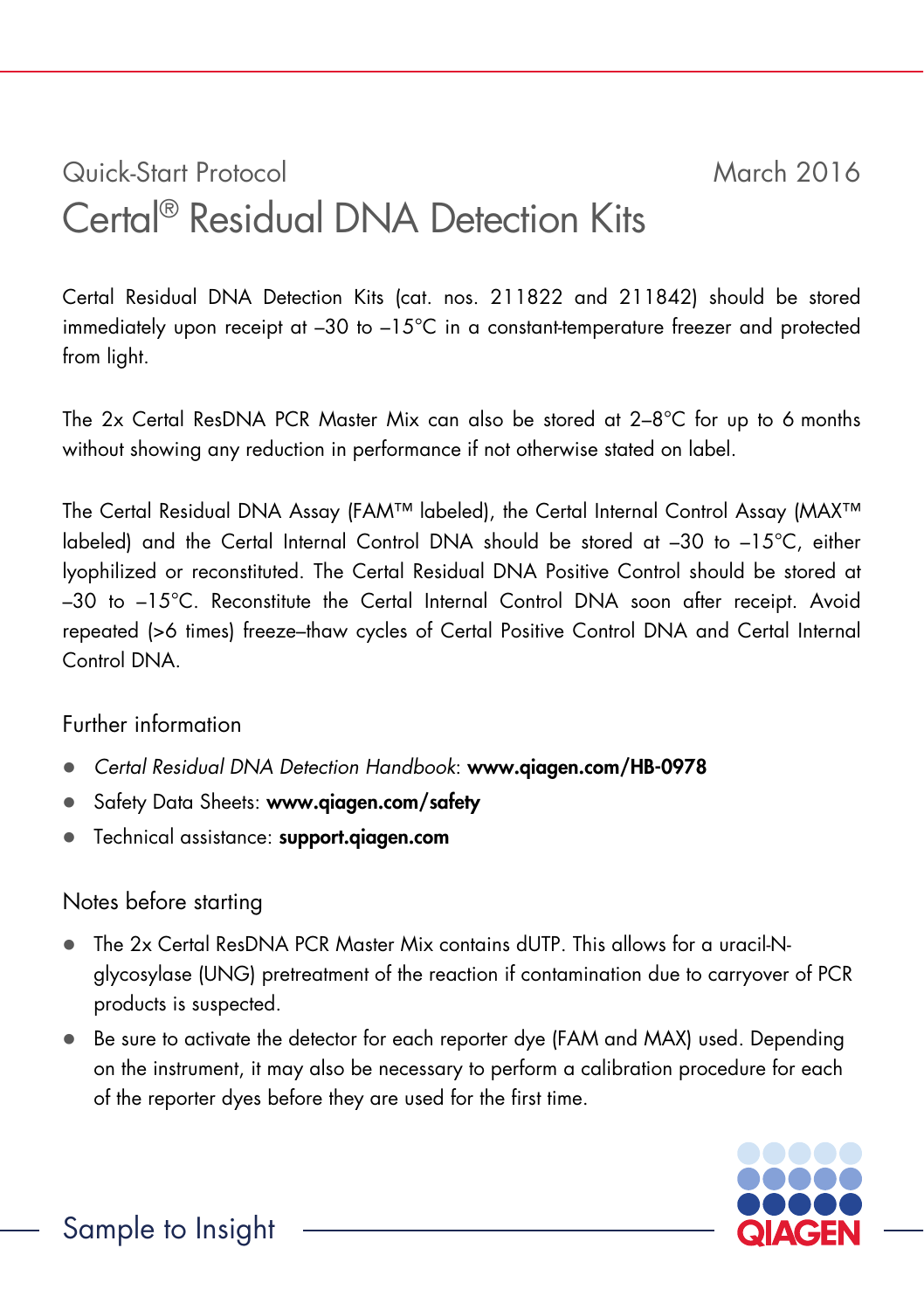- When using real-time cyclers from Applied Biosystems, the protocol is performed in the presence of a ROX<sup>™</sup> passive reference dye included in the Certal Residual DNA Detection Kit. Two separate vials of ROX dye solution are included with the kit. The 50x ROX Dye Solution is intended for use with cyclers that require a lower concentration of ROX dye for fluorescence normalization (e.g., Applied Biosystems® 7500 Real-Time PCR Systems) and for use with cyclers that allow optional use of ROX dye (e.g., Stratagene instruments from Agilent). The 50x High-ROX Dye Solution is provided at a higher concentration that is optimal for other instruments from Applied Biosystems (models 7000, 7300, 7700, 7900HT, StepOne® and StepOnePlus®).
- If using for the first time, reconstitute the Certal Residual DNA Assay, Certal Internal Control Assay and Certal Internal Control DNA according to Table 1.
- Reaction setup can be done at room temperature (15–25°C). However, it is recommended to keep samples, controls and Certal Internal Control DNA on ice or in a cooling device.

## Table 1. Product reconstitution

| Component                         | Volume          | Buffer                                  |
|-----------------------------------|-----------------|-----------------------------------------|
| 50x Certal Residual DNA Assay     | $55$ pl         | TF                                      |
| 50x Certal Internal Control Assay | $55 \text{ pl}$ | TF                                      |
| 50x Certal Internal Control DNA   | $550$ $\mu$     | QuantiTect Nucleic Acid Dilution Buffer |

- 1. Thaw 2x Certal ResDNA PCR Master Mix, Certal Residual DNA Assay, Certal Residual DNA Positive Control, Certal Internal Control DNA, Certal Internal Control Assay, Buffer TE, Nucleic Acid Dilution Buffer and RNase-free water. Thoroughly mix the individual solutions (by pipetting repeatedly up and down or by pulse vortexing), then place on ice.
- 2. Prepare Certal Residual DNA Positive Control mix by adding 0.5 µl Certal Residual DNA Positive Control to 7 µl Nucleic Acid Dilution Buffer.
- 3. Prepare a reaction mix according to Table 2.
- 4. Mix the reaction mix thoroughly (by pipetting up and down or pulse vortexing), then dispense appropriate volumes into PCR tubes, plates or Rotor-Disc®.
- 5. Add 7.5 µl of the template gDNA or positive control DNA mix (from step 2) to the individual PCR tubes, wells of a PCR plate or wells of a Rotor-Disc.

Note: Ensure that the reaction mix and template are thoroughly mixed.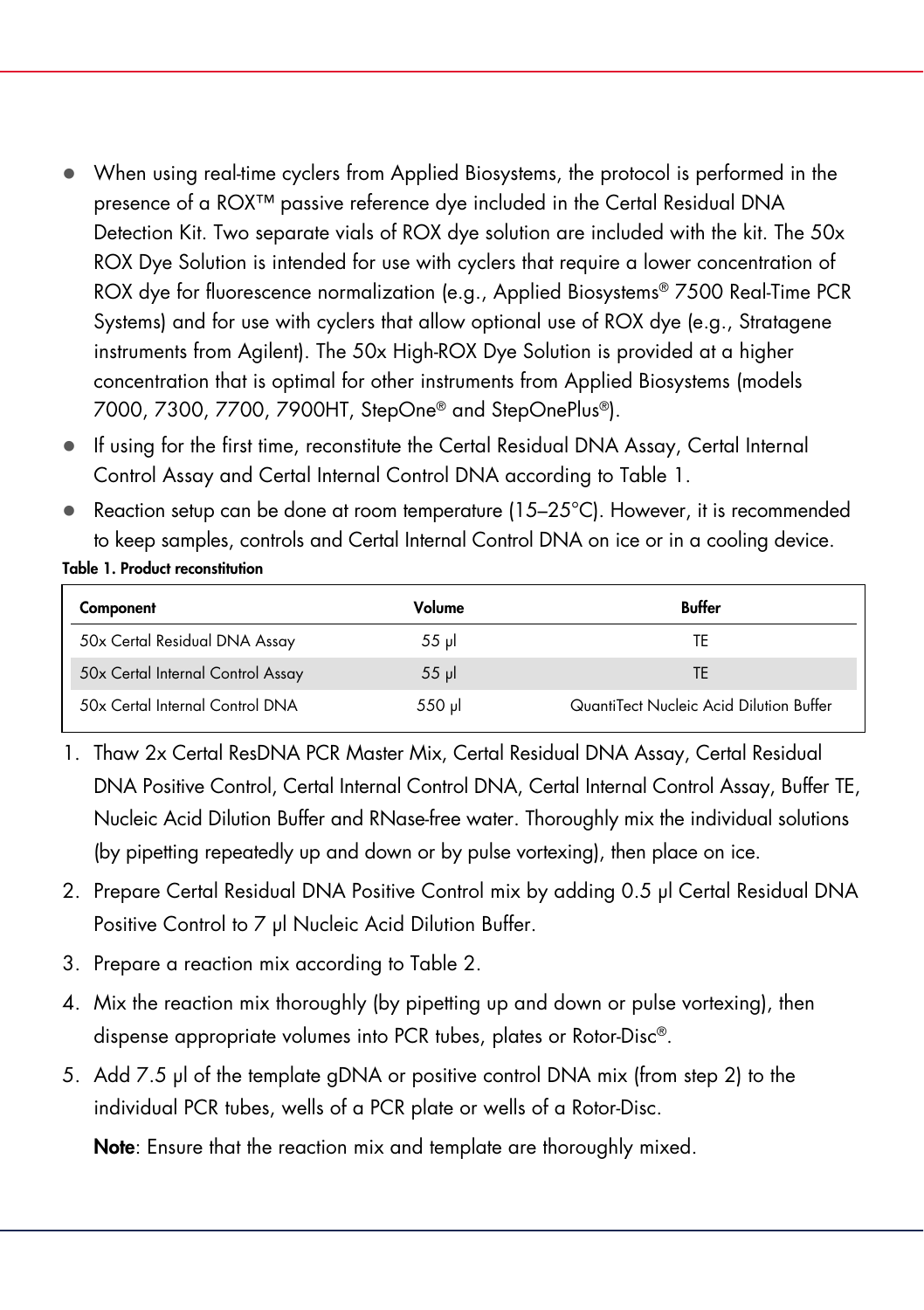### Table 2. Reaction mix setup

|                                                 | <b>Cyclers not requiring ROX dye</b>          |                            | <b>Cyclers requiring ROX dye</b> |                                           |                 |
|-------------------------------------------------|-----------------------------------------------|----------------------------|----------------------------------|-------------------------------------------|-----------------|
| Component                                       | Rotor-Gene®<br>cyclers and<br>96-well cyclers | <b>384-well</b><br>cyclers | <b>ABI 7500</b><br>/ViiA™ 7      | ABI 7900, other ABI instrument<br>96-well | <b>384-well</b> |
| 2x Certal ResDNA<br><b>PCR Master Mix</b>       | $12.5$ pl                                     | $10.0 \text{ pl}$          | $12.5$ pl                        | $12.5$ pl                                 | 10 <sub>µ</sub> |
| 50x ROX Dye<br>Solution                         |                                               |                            | $0.5$ pl                         |                                           |                 |
| 50x High ROX<br>Dye Solution                    |                                               |                            |                                  | $0.5$ pl                                  | $0.4$ pl        |
| <b>Certal Residual</b><br><b>DNA Assay</b>      | $0.5$ $\mu$                                   | $0.4$ pl                   | $0.5$ pl                         | $0.5$ pl                                  | $0.4$ pl        |
| Certal Internal<br>Control Assay                | $0.5$ pl                                      | $0.4$ pl                   | $0.5$ pl                         | $0.5$ pl                                  | $0.4$ pl        |
| Certal Internal<br>Control DNA                  | $0.5$ pl                                      | $0.5$ pl                   | $0.5$ pl                         | $0.5$ pl                                  | $0.5$ $\mu$     |
| RNase-free water                                | $3.25$ pl                                     | $1.0 \mu$                  | $2.75$ pl                        | $2.75$ pl                                 | $0.6$ pl        |
| Template DNA<br>(positive control or<br>sample) | $7.5$ $\mu$                                   | $7.5$ pl                   | $7.5$ $\mu$                      | $7.5$ $\mu$                               | $7.5$ $\mu$     |
| $UNG (1 U / \mu)$<br>(recommended)              | $0.25$ pl                                     | $0.2$ pl                   | $0.25$ pl                        | $0.25$ pl                                 | $0.2$ pl        |
| Total<br>volume/reaction                        | $25$ $\mu$                                    | $20$ $\mu$                 | $25$ $\mu$                       | $25$ $\mu$                                | $20$ $\mu$      |

6. Program the real-time cycler according to Table 3.

Note: Data acquisition should be performed during the combined annealing/extension step. Consult the real-time cycler manual for instrument setup for duplex analysis (e.g., setting up detection of multiple dyes from the same well). Be sure to activate the detector for each reporter dye used (target gene [FAM] and internal control [MAX], which can serve as a VIC®, JOE® or HEX<sup>™</sup> replacement without the need for an extra calibration step). For the Rotor-Gene Q real-time cycler, use the green channel for FAM and the yellow channel for MAX.